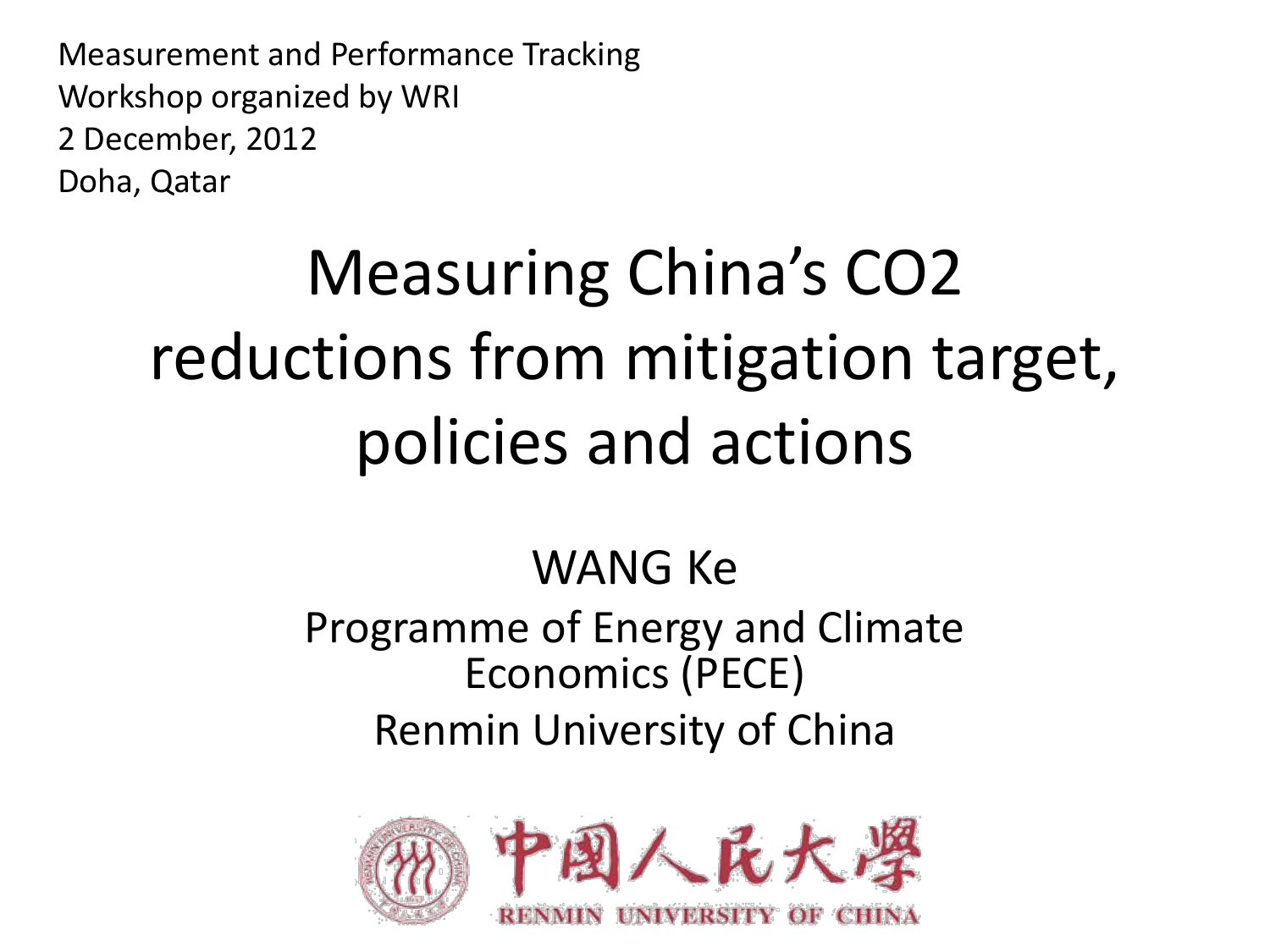# Contents

- Mitigation Targets and Actions of China
- Measuring energy related CO2 emissions of different scenarios
- Domestic MRV System
- Challenges
- Our Work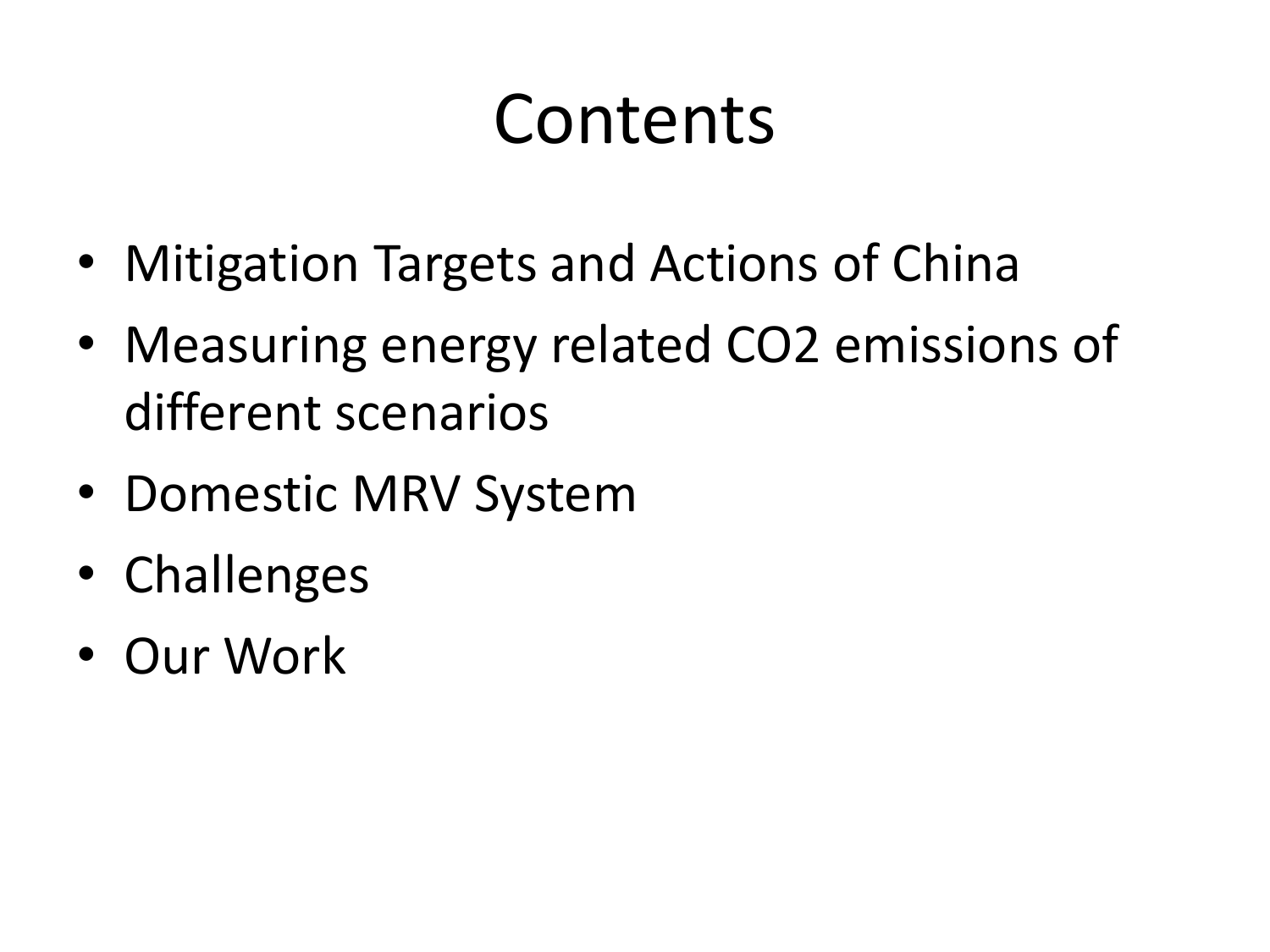# Hierarchy of Plans/Targets Decomposition

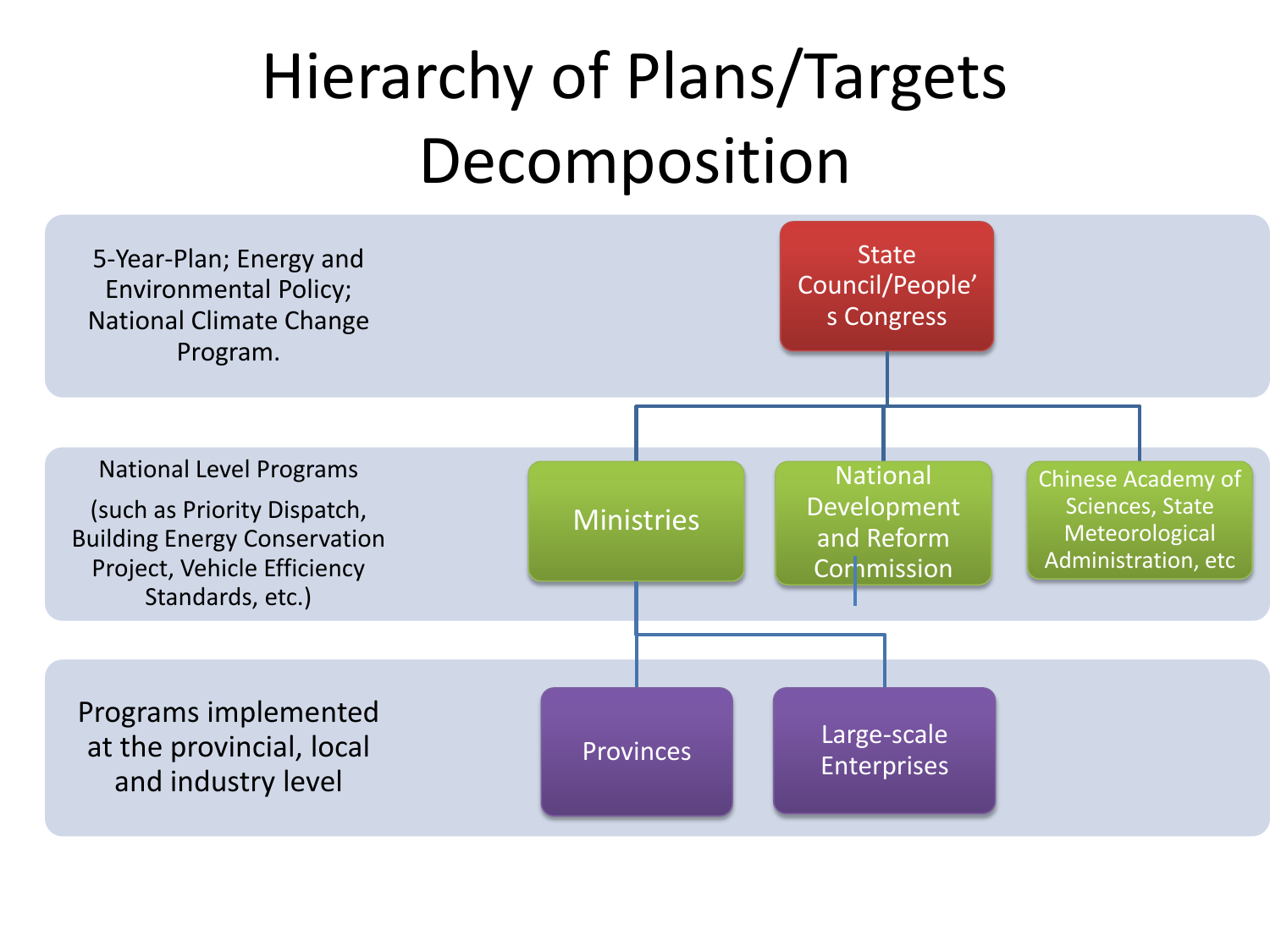表 4.1 "十一五"规划期间, 各省能耗削减目标

#### Energy intensity target during 11 FYP

| 地区  | 2005年基础<br>数据(吨标煤<br>当量/千元〉 | 2010年目标<br>(吨标煤当量/<br>千元) | 削减比例    | 地区 | 2005年基础<br>数据(吨标煤<br>当量/千元) | 2010年目标<br>(吨标煤当<br>量/千元) | 削減比例 |
|-----|-----------------------------|---------------------------|---------|----|-----------------------------|---------------------------|------|
| 全国  | 12.2                        |                           | 20      | 河南 | 13.8                        | 11.0                      | 20   |
| 北京  | 8.0                         | 6.4                       | 20      | 潮北 | 15.1                        | 12.1                      | 20   |
| 天津  | 11.1                        | 8.9                       | $^{20}$ | 潮南 | 14.0                        | 11.2                      | 20   |
| 河北  | 19.6                        | 15.7                      | 20      | 广东 | 7.9                         | б.б                       | 16   |
| 山西  | 29.5                        | 22.1                      | 25      | 广西 | 12.2                        | 10.4                      | 15   |
| 内蒙古 | 24.8                        | 18.6                      | 25      | 海南 | 9.2                         | 8.1                       | 12   |
| 辽宁  | 18.3                        | 14.6                      | 20      | 重庆 | 14.2                        | 11.4                      | 20   |
| 吉林  | 16.5                        | 11.6                      | 30      | 四川 | 15.3                        | 12.2                      | 20   |
| 黑龙江 | 14.6                        | 11.7                      | 20      | 贵州 | 32.5                        | 26.0                      | 20   |
| 上海  | 8.8                         | 7.0                       | 20      | 云南 | 17.3                        | 14.4                      | 17   |
| 杠苏  | 9.2                         | 7.4                       | 20      | 西藏 | 14.5                        | 12.8                      | 12   |
| 浙江  | 9.0                         | 7.2                       | 20      | 陕西 | 14.8                        | 11.8                      | 20   |
| 安徽  | 12.1                        | 9.7                       | 20      | 甘肃 | 22.6                        | 18.1                      | 20   |
| 福建  | 9.4                         | 7.9                       | 16      | 青海 | 30.7                        | 25.5                      | 17   |
| 江西  | 10.6                        | 8.5                       | 20      | 宁夏 | 41.4                        | 33.1                      | 20   |
| 山东  | 12.8                        | 10.0                      | 22      | 新疆 | 21.1                        | 16.9                      | 20   |

数据来源: 中国能源网

往: 单位能源消耗基于 2005 年不变价格计算的 GDP。

Policies and Measures:

- **. Ten Key Energy Conservation Project**
- Top-1000 Energy-Consuming Enterprise
- Structural Adjustment/Small Plant **Closures**
- Building Energy Efficiency
- Appliance Standards

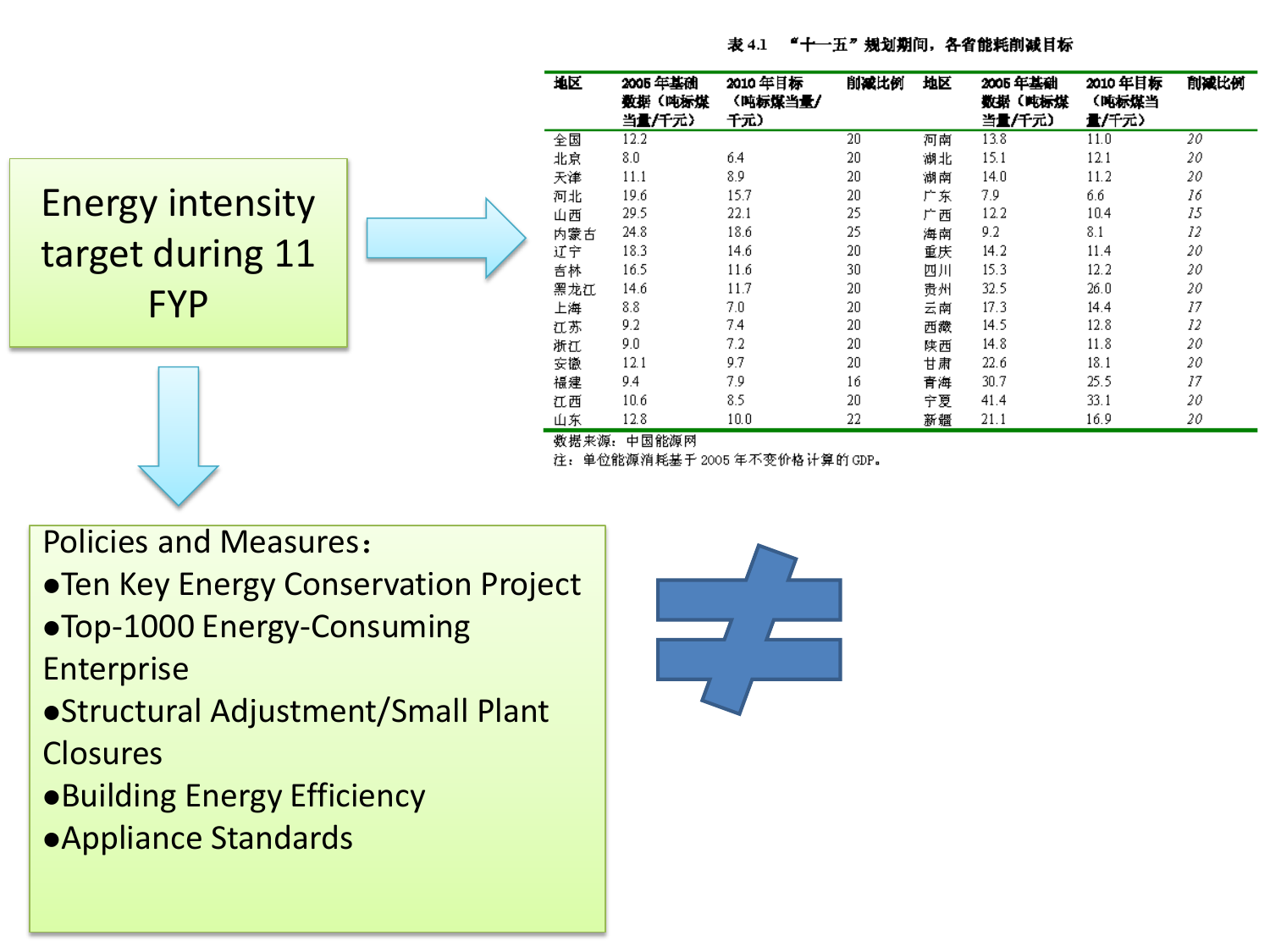## Mitigation Policies and Measures during the 11th FYP (2006‐2010): Energy **Efficiency**

٠



Fig. 1 Phasing out of backward production capacity

Fig. 2 Reducing per product energy consumption in major industries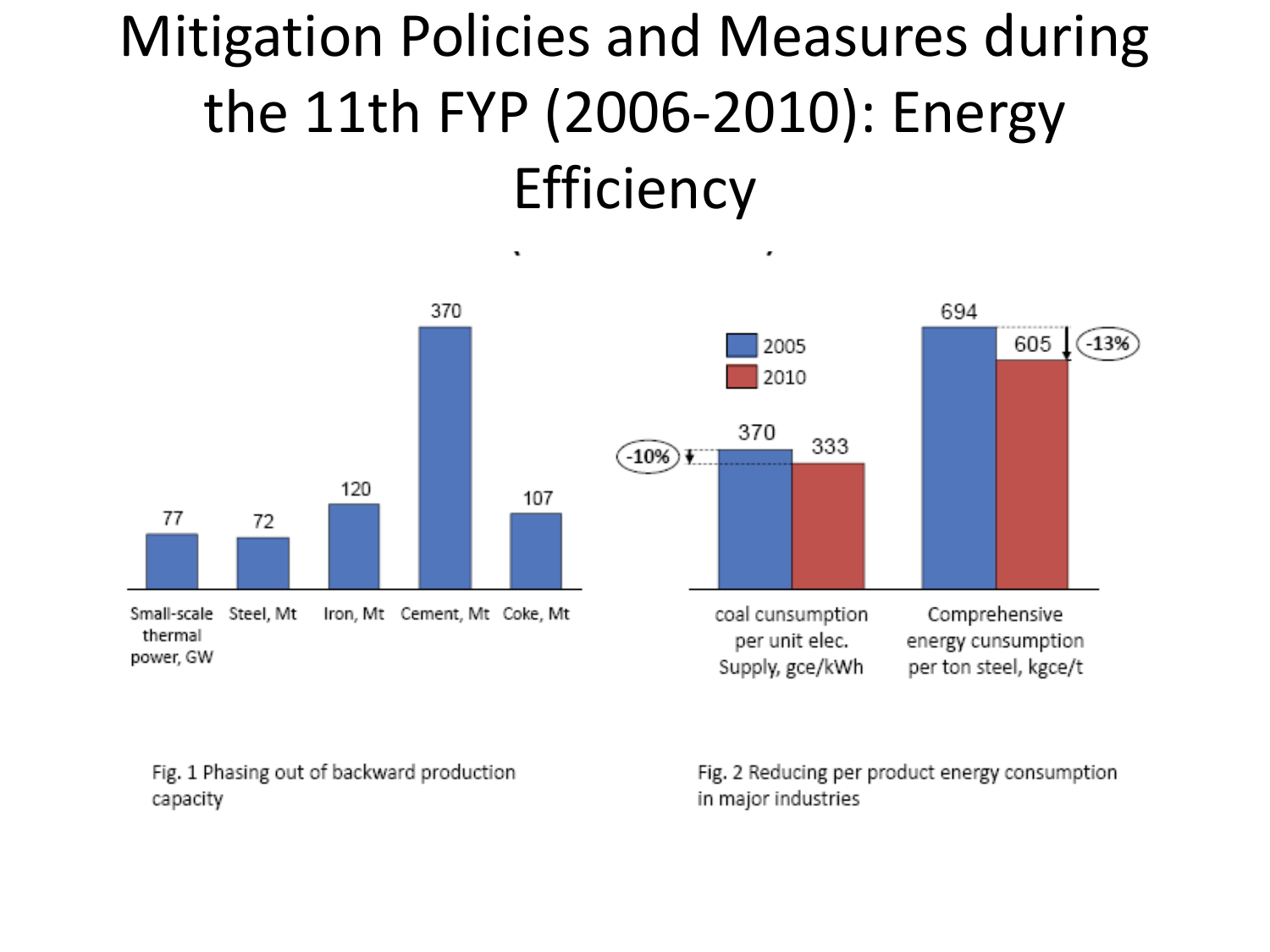## Mitigation Policies and Measures during the 11th FYP (2006‐2010):

### Low Carbon Energy

| Item                        | <b>Applications</b>                              | 2005   | 2009   | 2010     |
|-----------------------------|--------------------------------------------------|--------|--------|----------|
|                             | Power generation (GW)                            | 117    | 196    | 216      |
| Hydro power                 | Small hydropower (GW)                            | 38     | 60     |          |
| Nuclear                     | Power generation (GW)                            | 6.9    | 9.1    | 10.8     |
| Wind power                  | Power generation (GW)                            | 1.26   | 25.8   | 31.07    |
|                             | PV Power generation (MW)                         | 70     | 300    | 800      |
| Solar energy                | Solar thermal utilization (100 million<br>m2)    | 0.8    | 1.45   | 1.68     |
|                             | Solar house(10,000 m2)                           | 1514.4 | 1733.8 | -        |
|                             | Solar oven (10,000 units)                        | 68.6   | 148.4  |          |
|                             | Power generation (MW)                            | 2000   | 3240   | 5500     |
| <b>Biomass</b><br>energy    | Biomass ethanol(10,000 tonne)                    | 102    | 165    | 180      |
|                             | Biodiesel(10,000 tonne)                          | 5      | 50     | 50       |
| 100 million cu.m<br>Methane |                                                  |        |        |          |
|                             | Share of Non-fossil fuel in total energy use (%) | 6.7    | 7.7    | 8.5<br>5 |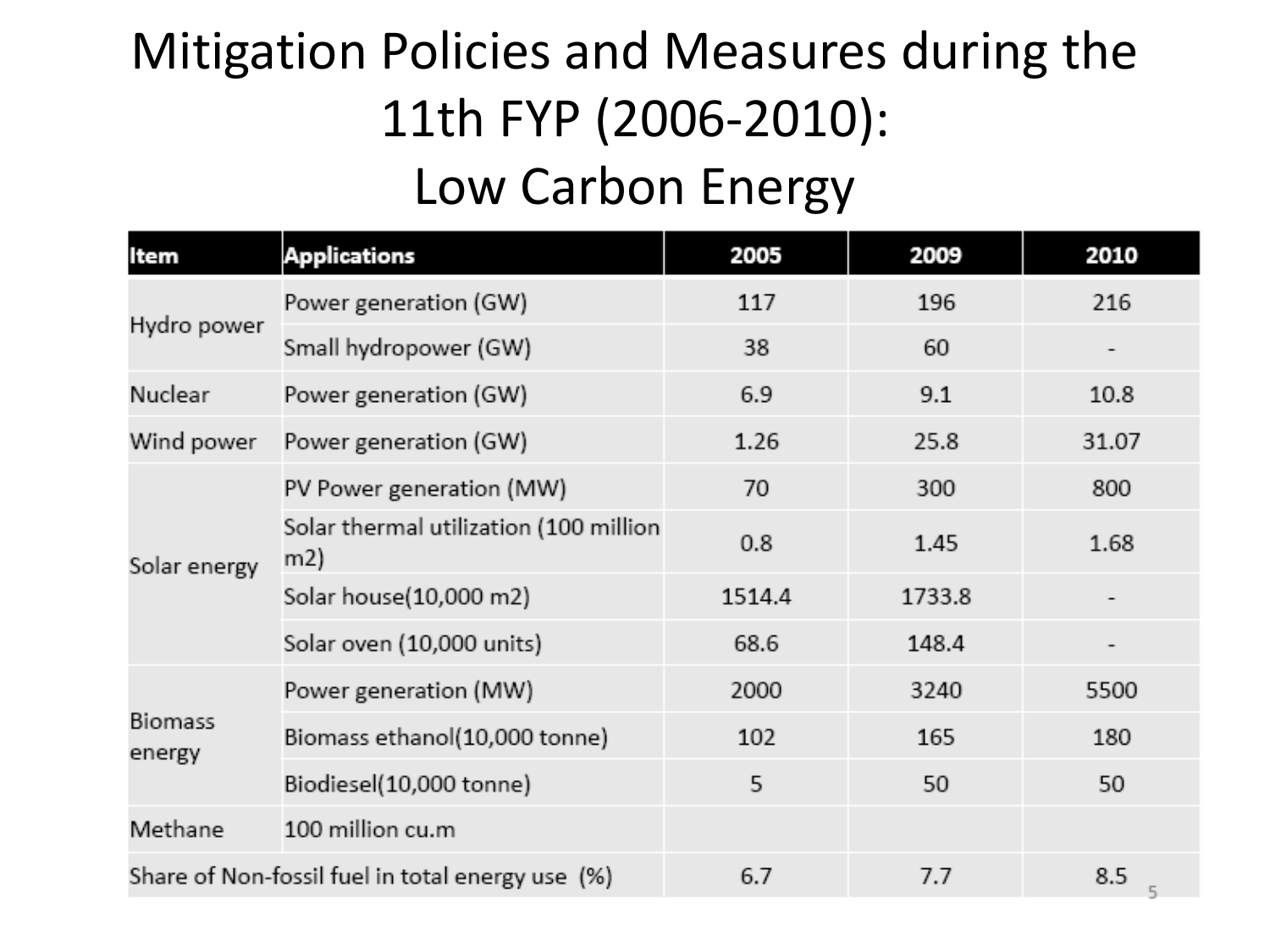## Objectives during the 12th FYP (1)

| Item                                                              | 2010  | 2015   | Growth                       |
|-------------------------------------------------------------------|-------|--------|------------------------------|
| GDP (Trillion Yuan)                                               | 39.8  | 55.8   | annual growth rate<br>7%     |
| The share of tertiary industry added value in<br>GDP(%)           | 43    | 47     | 9.3%                         |
| The share of the expenditure on R&D in GDP (%)                    | 1.75  | 2.2    | 25.7%                        |
| Annual Per Capita Disposable Income of Urban<br>Households (yuan) | 19109 | >26810 | >7% (annual<br>grwoth rate)  |
| Annual Per Capita Net Income of Rural<br>Households (yuan)        | 5919  | >8310  | >7% (annual grwoth<br>rate)  |
| Population (miillion)                                             | 1341  | < 1390 | 0.72%(annual growth<br>rate) |
| The share of non-fossil energy in total primary<br>energy use (%) | 8.5   | 11.4   |                              |
| Energy consumption per unit GDP(%)                                | 1.03  | 0.87   | $-16%$                       |
| Carbon emission per unit GDP (%)                                  | 2.29  | 1.90   | $-17%$                       |
| Stock volume of Forest (100 million cu.m)                         | 137   | 143    | 4.4%                         |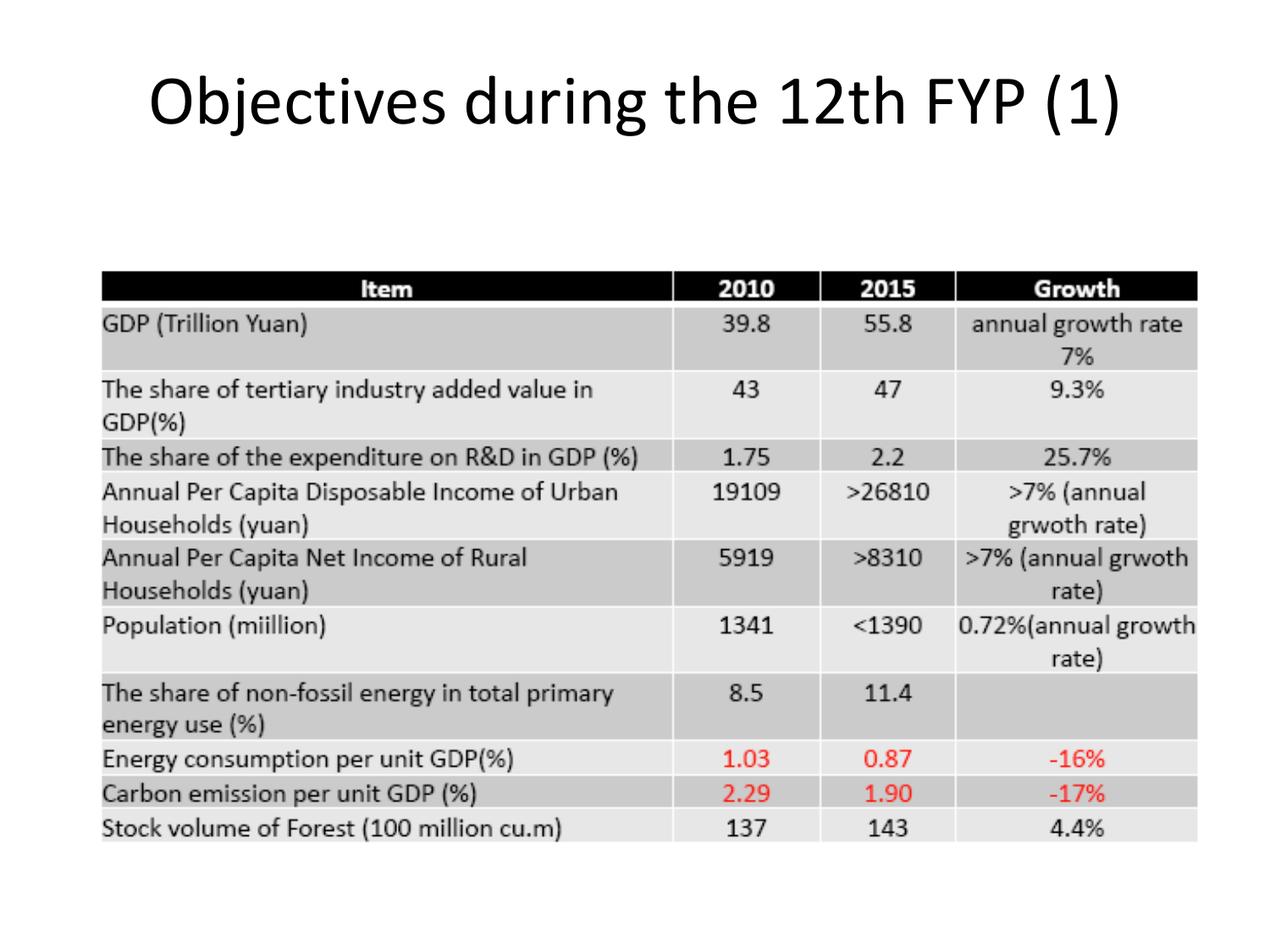# Objectives during the 12th FYP(2)

- Wind: ٠
	- $\checkmark$  100 GW capacity (grid connected, 5GW off shore) in 2015, electricity 190 Twh
- Solar: ٠
	- $\checkmark$  PV: 21 GW in 2015; Solar heating: 400 million M<sup>2</sup>
- Hydro: ٠
	- $\checkmark$  210 GW capacity in 2010, generated 650 Twh, 260 GW in 2015, 330 GW in 2020
- Nuclear: ٠
	- √ 10.8GW in 2010, 40GW by 2015, 80 GW by 2020
- **Biomass** ٠
	- $\checkmark$  The biomass gas supply will reach 22 billion cubic meters; biomass briquette fuel 10 million tons; biomass ethanol 4 million tons; biodiesel 1 million tons.
	- $\checkmark$  Biomass Electricity: 13GW
	- $\checkmark$  The total utilization volume of various types of biomass energies will exceed 50 million tons of standard coal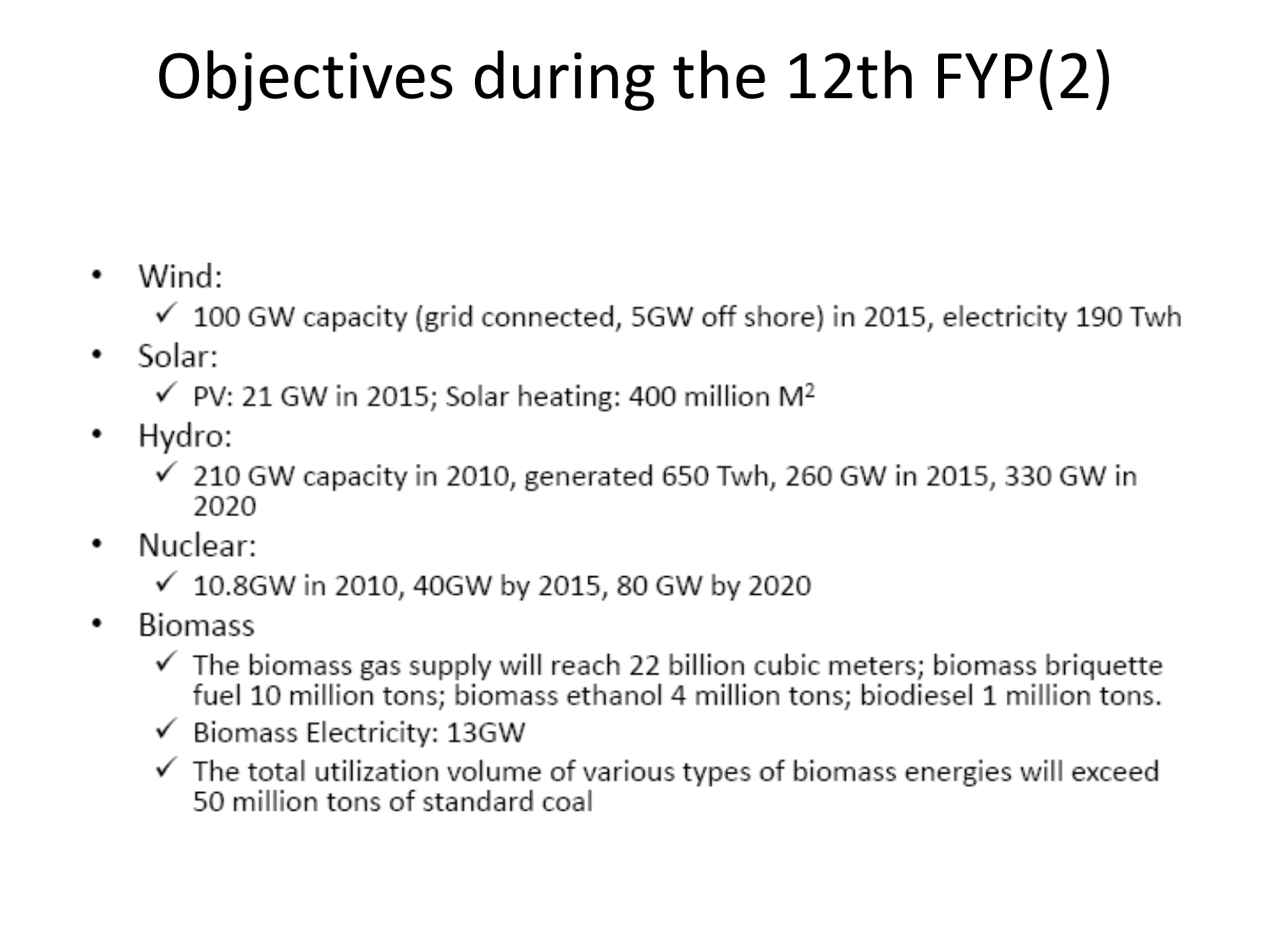## Major Mitigation Actions during 12th FYP

- Energy conservation and carbon reduction action for Tens of thousands of enterprise
- Energy conservation reconstruction project
	- CHP, motor system, optimization of energy system , waste heat and residual pressure utilization, boiler (kiln) transformation, conservation and alternative of oil, building energy efficiency, energy conservation in transport, green lighting, etc.
- Deployment of energy conservation products
	- high energy efficient appliances, automobile, motor, lighting products, etc.
- Demonstration project of energy-saving technology industrialization
- Promotion of Energy Management Contract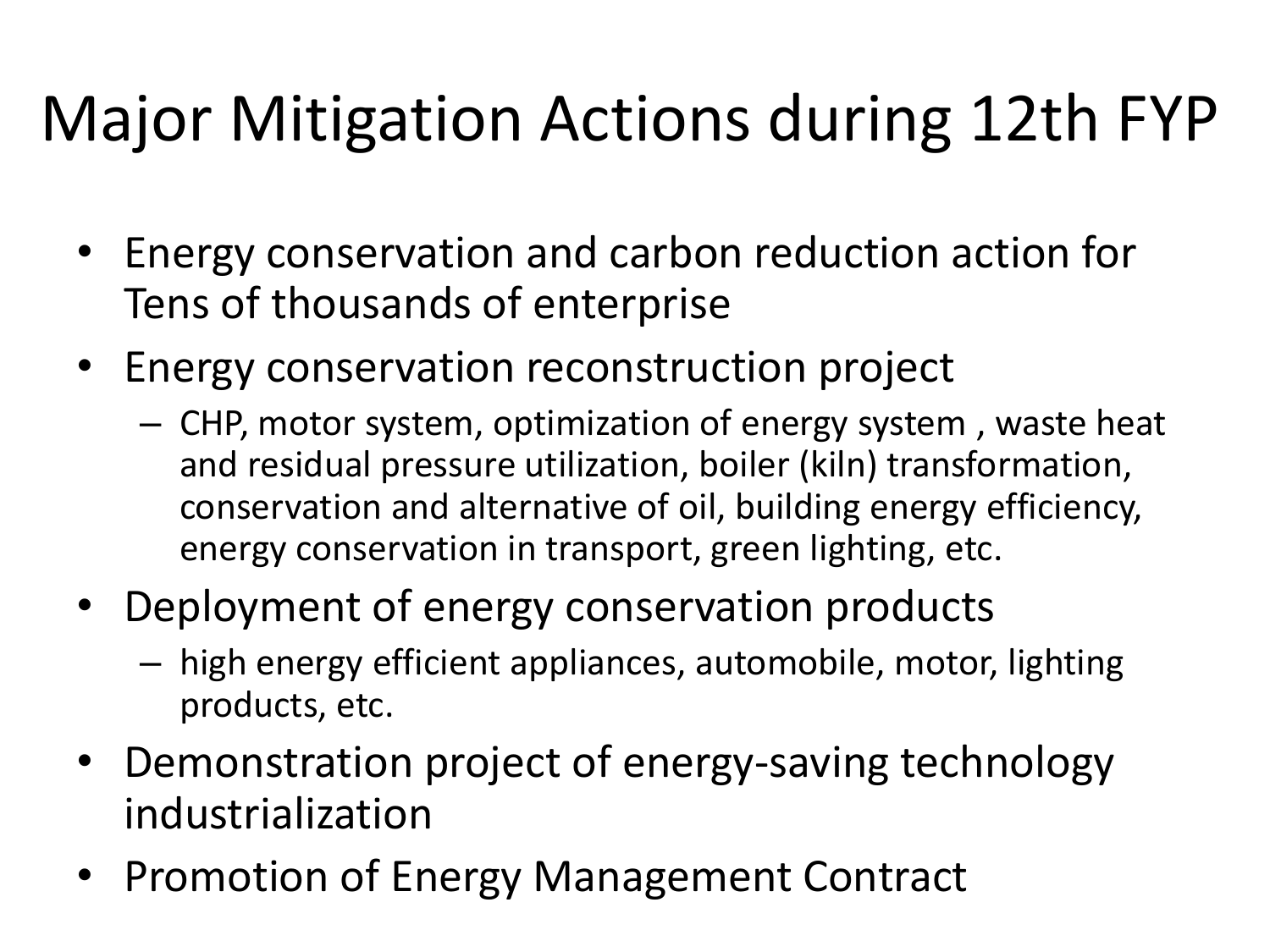|                                                                                                  | <b>Result 1</b><br>(Average<br><b>GDP grow</b><br>between<br>2010-2020,<br>6.5% | <b>Result 2</b><br><b>(Average GDP</b><br>grow<br>between<br>2010-2020,<br>7% | <b>Result 3</b><br>(Average<br><b>GDP grow</b><br>between<br>2010-2020,<br>7.5% | <b>3 Scenarios in</b><br>the 2th<br><b>National</b><br><b>Communicatio</b><br><b>ns</b> |
|--------------------------------------------------------------------------------------------------|---------------------------------------------------------------------------------|-------------------------------------------------------------------------------|---------------------------------------------------------------------------------|-----------------------------------------------------------------------------------------|
| Emissions of 2020, Gt<br>(Frozen 2010 intensity)                                                 | 14.27                                                                           | 14.95                                                                         | 15.66                                                                           | 14.4<br>(Baseline)                                                                      |
| Emissions of 2020, Gt,<br>Frozen 2015 intensity<br>which is 17% reduction<br>compared with 2010) | 11.84                                                                           | 12.41                                                                         | 13                                                                              | 11.7(Policy<br>Scenario)                                                                |
| Emissions of 2020, Gt<br>(45% intensity reduction<br>compared with 2005)                         | 9.81                                                                            | 10.29                                                                         | 10.78                                                                           | 9.9(Enhance<br>d Policy<br>Scenario)                                                    |
| <b>Reduction in 2020 (45%)</b><br>target) compared with<br>frozen 2010 intensity, Gt             | 4.46                                                                            | 4.66                                                                          | 4.88                                                                            | 4.5                                                                                     |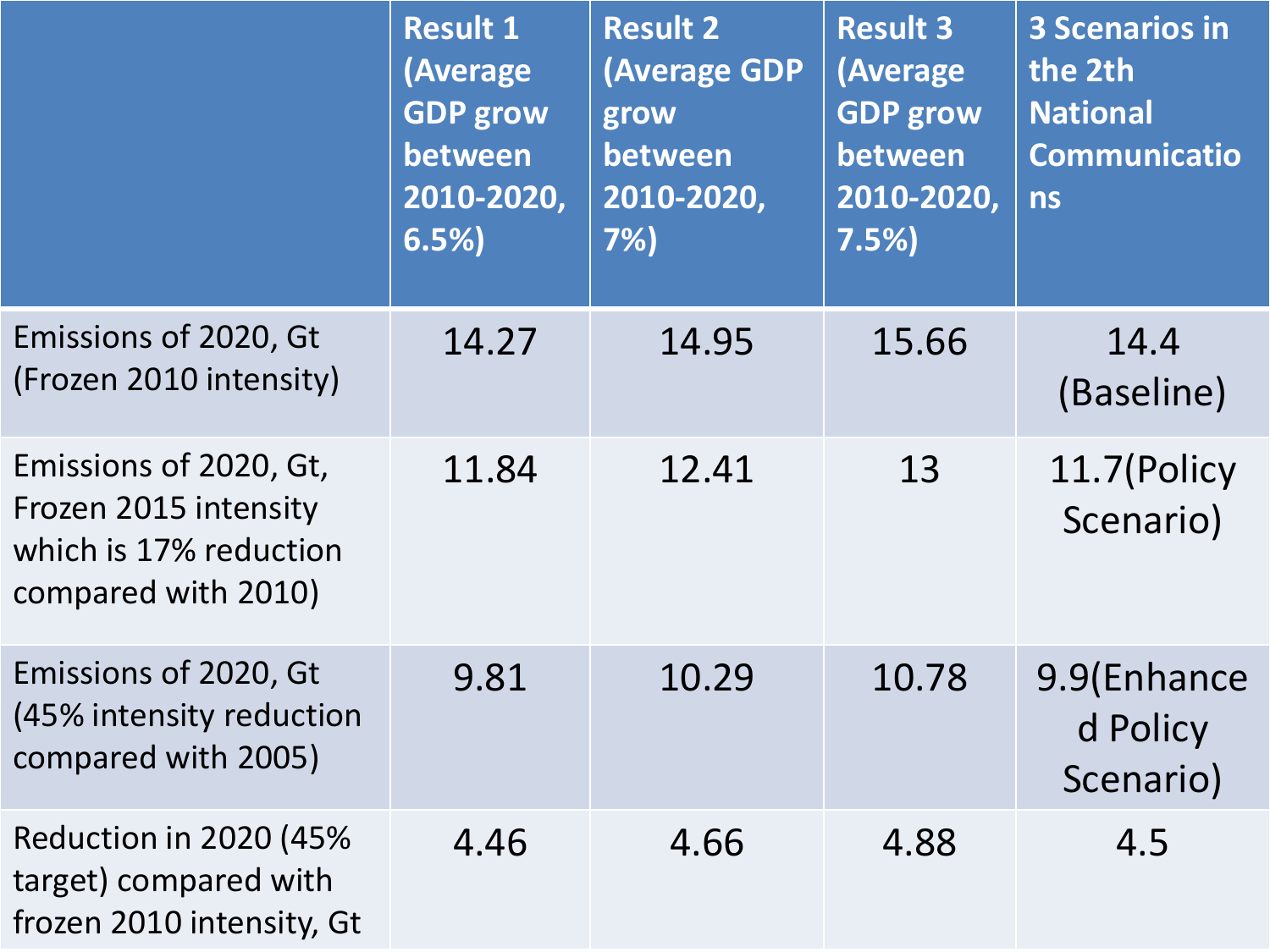Domestic MRV system for mitigation actions in China: Current Status

- Improve MRV system for the implementation of energy conservation target: Statistics, monitoring and evaluation
- Establish MRV system for the implementation of carbon intensity target: early stage, statistics, accounting, monitoring and evaluation
	- based on energy system and at early stage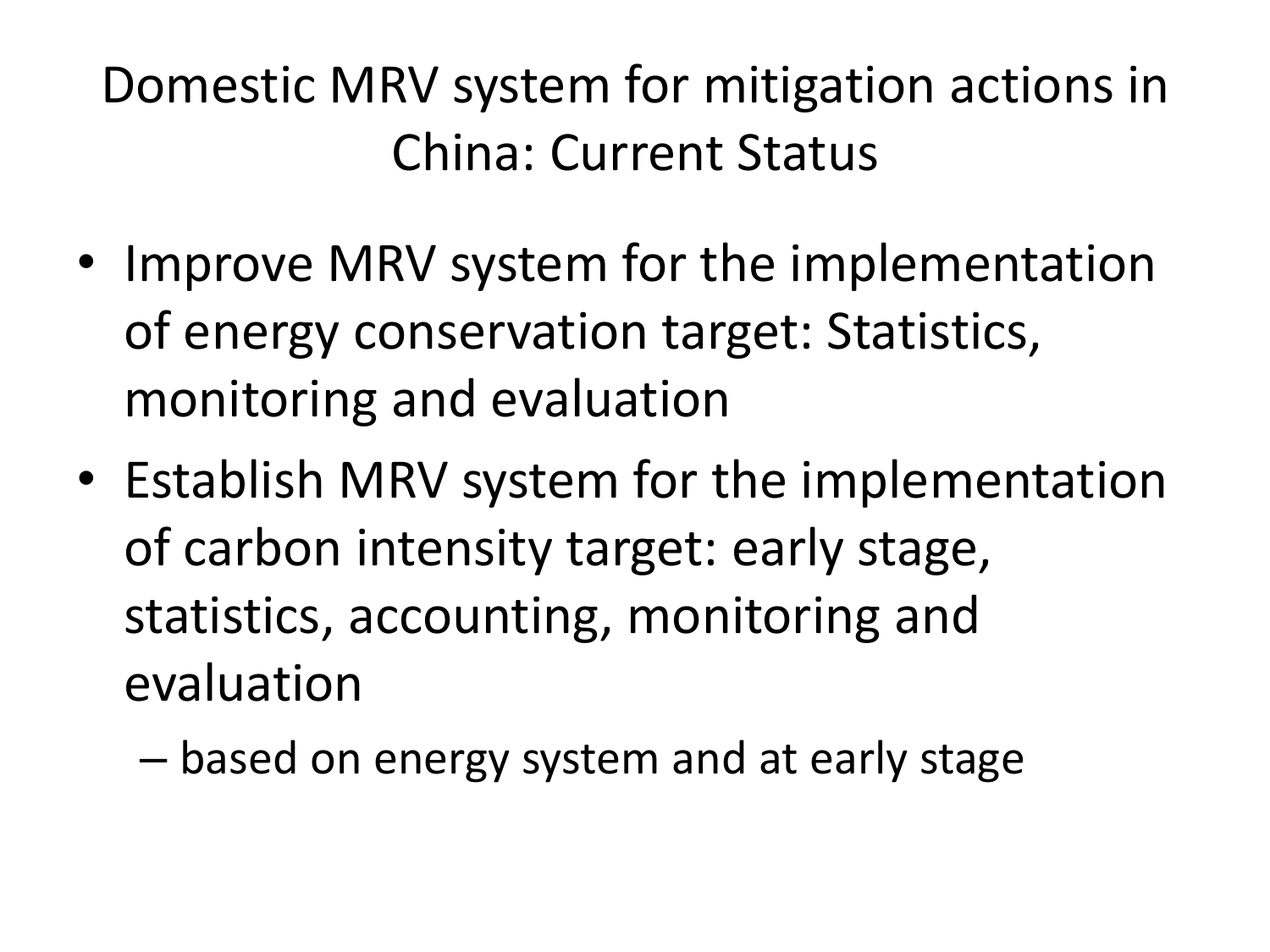# Domestic MRV System for Energy Conservation Target

- **Target Decomposition** to the provinces: based on Target Responsibility System
- **Measure:** 
	- National Bureau of Statistics
	- Provincial Bureau of Statistics

#### • **Report:**

- Bulletin of the implementation of energy intensity target each year for each provinces issued by National Bureau of Statistics, National Development and Reform Commission and National Energy Administration
- Bulletin of the implementation of energy intensity target each year for each city issued by provincial government

#### • **Verification:**

– Inspection team approved and organized by NDRC to conduct on-site evaluation and spot check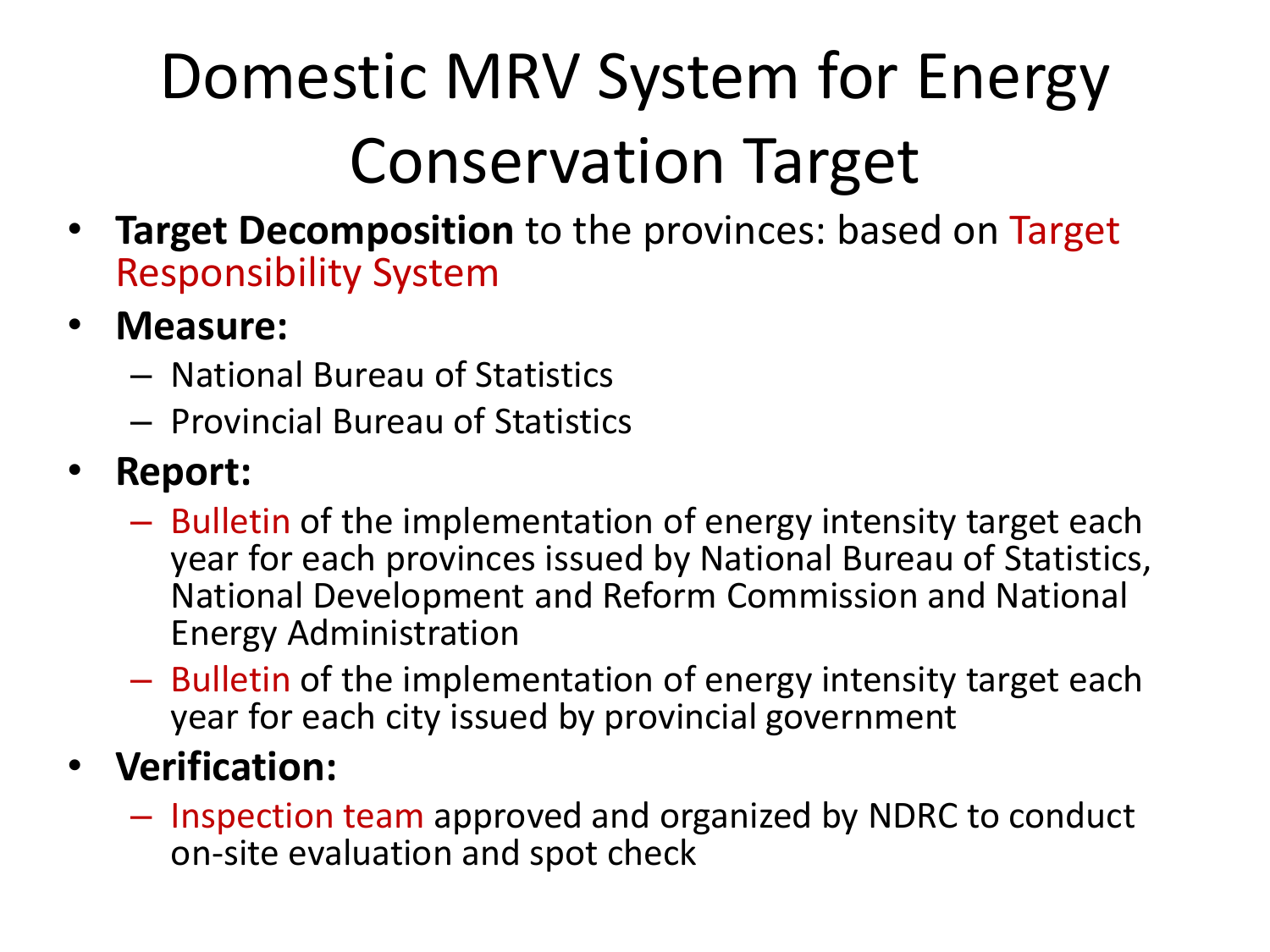## Target Decomposition

#### • Energy and carbon intensity target of 12<sup>th</sup> Five-Year Plan of all provinces—Target Responsibility System

| 地区       |      | 单位国内生产总值二氧化碳排放下降 (%)  备注:单位国内生产总值能源消耗下降 (%) |
|----------|------|---------------------------------------------|
| 北京       | 18   | 17                                          |
| 天津       | 19   | 18                                          |
| 河北       | 18   | 17                                          |
| 西<br>山   | 17   | 16                                          |
| 内蒙古      | 16   | 15                                          |
| 辽宁       | 18   | 17                                          |
| 吉<br>林   | 17   | 16                                          |
| 黑龙江      | 16   | 16                                          |
| 海        | 19   | 18                                          |
| 江浙江徽     | 19   | 18                                          |
|          | 19   | 18                                          |
|          | 17   | 16                                          |
| 福建       | 17.5 | 16                                          |
| 江西       | 17   | 16                                          |
| 东<br>Щ   | 18   | 17                                          |
| 河<br>南   | 17   | 16                                          |
| 湖北       | 17   | 16                                          |
| 湖南       | 17   | 16                                          |
| 产<br>东   | 19.5 | 18                                          |
| 西<br>广   | 16   | 15                                          |
| 海<br>南   | 11   | 10                                          |
| 庆<br>重   | 17   | 16                                          |
| 四<br>Л   | 17.5 | 16                                          |
| 州        | 16   | 15                                          |
| 贵云西<br>南 | 16.5 | 15                                          |
| 藏        | 10   | 10                                          |
| 陕<br>西   | 17   | 16                                          |
| Ħ<br>肃   | 16   | 15                                          |
| 青<br>海   | 10   | 10                                          |
| 宁<br>夏   | 16   | 15                                          |
| 新疆       | 11   | 10                                          |

• *Sources: Government of China, 2012*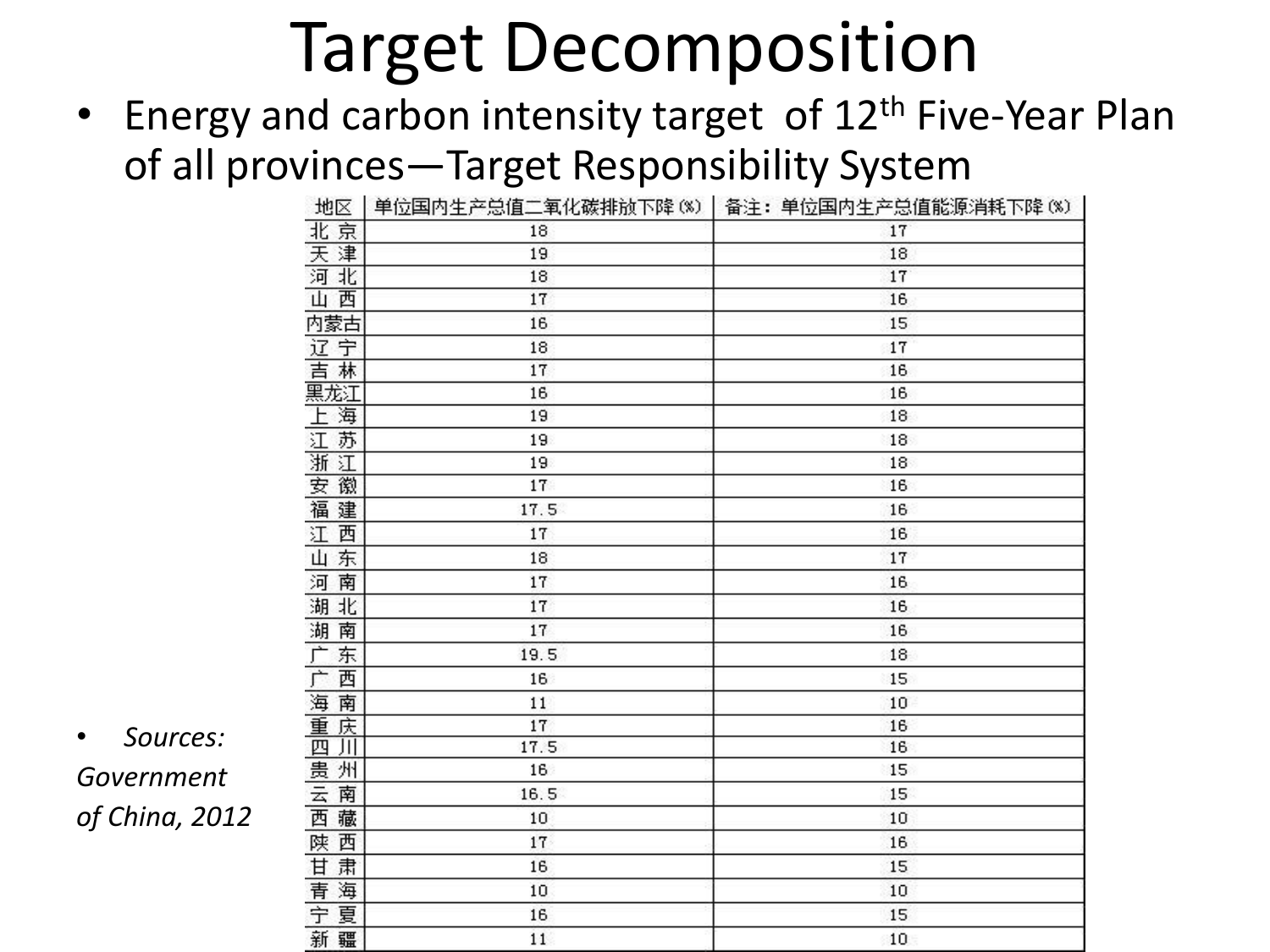Warning table for the implementation of energy intensity target of all provinces (January- May, 2012)

| 间<br>时           | 季度预警等级    | 1-5 月預警等级    | "十二五"进度<br>预警等级 |
|------------------|-----------|--------------|-----------------|
| 地<br>区           |           |              |                 |
| 北<br>京           | Ø         | 0            |                 |
| 津<br>天           | $\bullet$ | 0            | $\bullet$       |
| 北<br>河           | Ø         | Ø            | Ð               |
| 西<br>Щ           | Ø         | 0            | Ø               |
| 内蒙古              | 0         | Ø            | 0               |
| 辽<br>宁           |           | Ö            | 0               |
| 吉<br>林           | Ø         | Ø            | Ø               |
| 黑龙江              | Ð         | $\mathcal O$ | Ø               |
| $\pm$<br>海       | Ø         | Ø            | Ø               |
| 江<br>苏           | 0         | Ø            | Ø               |
| 浙<br>江           | Ø         | 0            | Ø               |
| 安<br>黴           | Ø         | 0            | 0               |
| 福<br>建           | D         | 0            | Ð               |
| 江<br>西           |           | Ø            | Ø               |
| Щ<br>东           | Ø         | Ø            | Ø               |
| 河<br>南           | ⊕         | Ø            | Ø               |
| 湖<br>北           | Ø         | 0            | Ø               |
| 湖<br>南           | Ø         | 0            | 0               |
| 广<br>东           | T         | Ø            | Ø               |
| 广<br>西           | Ø         | 0            | 0               |
| 海<br>南           | ð         | Ö            | Ô               |
| 重<br>庆           |           | Ø            | $\ddot{\bm{o}}$ |
| 四<br>川           | Ø         | Ø            | Ø               |
| 贵<br>州           | ð         | Ō            | 0               |
| $\vec{\Xi}$<br>南 | Ø         | Ø            | D               |
| 陕<br>西           |           | Ø            | Ø               |
| 甘<br>肃           |           | Ø            | 0               |
| 青<br>海           |           |              |                 |
| 宁<br>夏           |           | $\bullet$    |                 |
| 新<br>疆           |           |              |                 |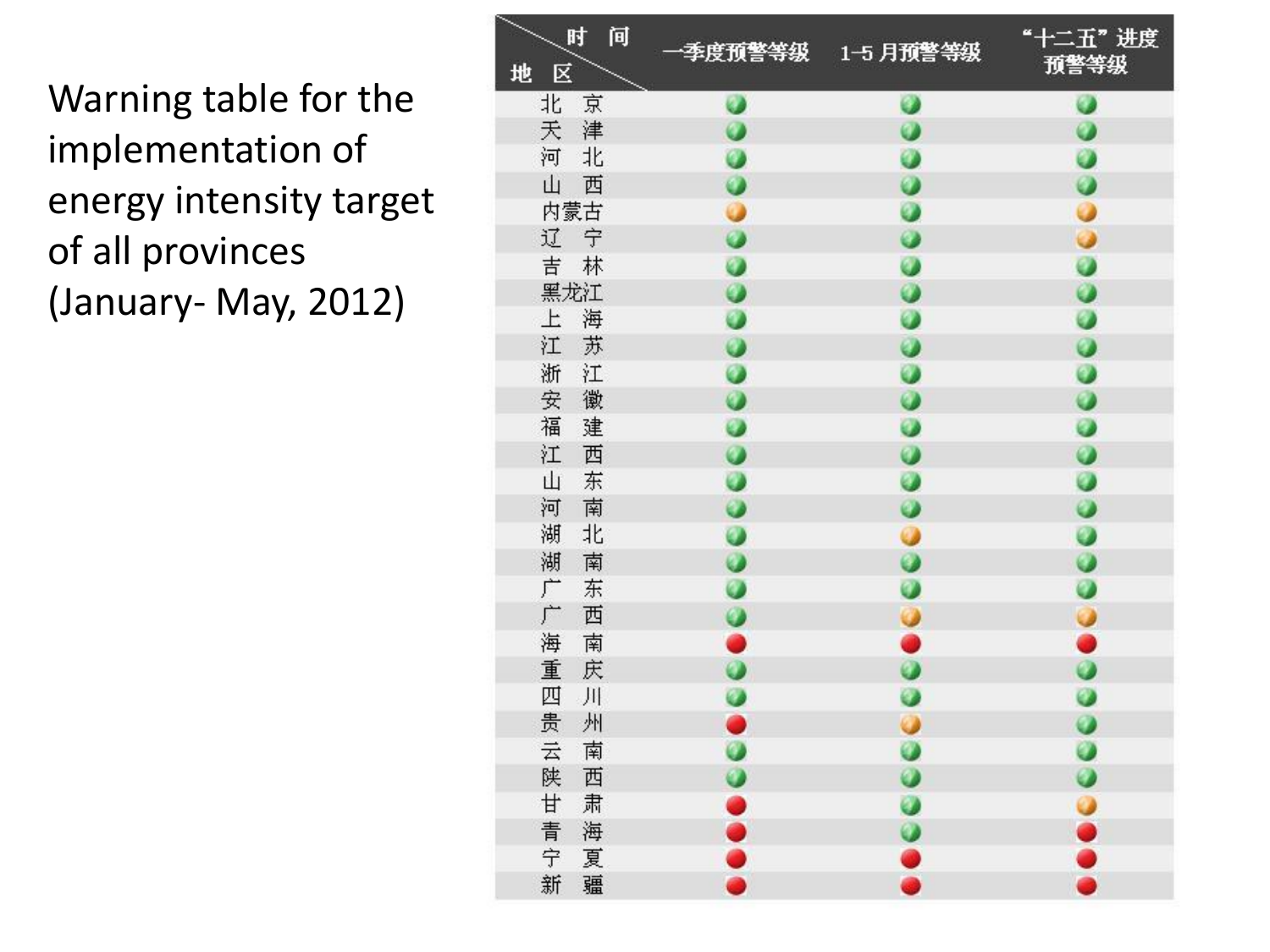Case-MRV of Tens of Thousands Enterprises Energy Conservation and Emissions Reduction: Overview

- 17000 enterprises ( enterprises in industry with annual comprehensive energy consumption larger than 10000 tce and enterprises in commercial or other sectors with annual comprehensive energy consumption larger than 5000 tce)
- 60% of total energy consumption in China
- For example: Renmin University of China, energy conservation target during  $12<sup>th</sup>$  FYP is 3359 tce.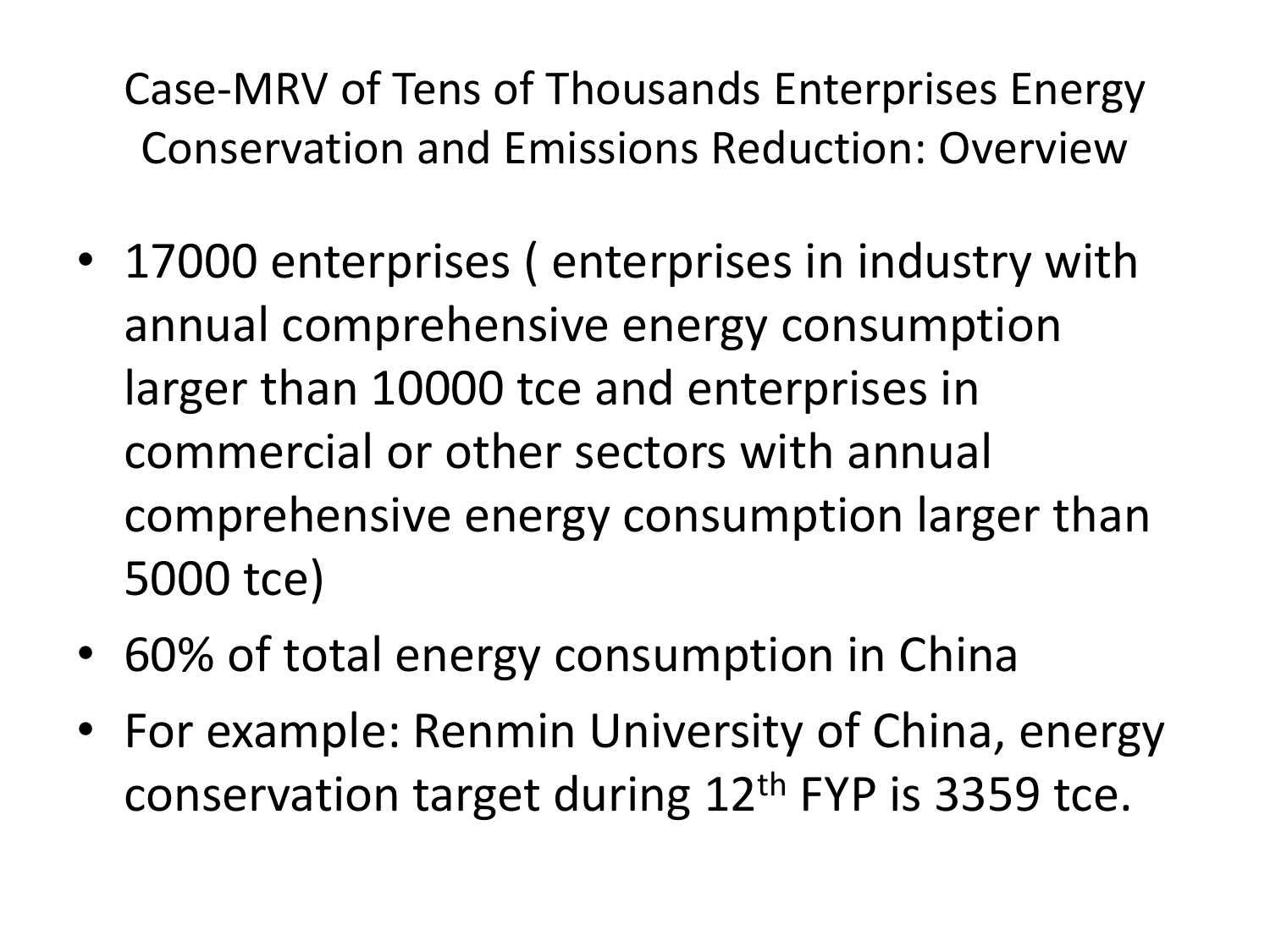#### Case-MRV of Tens of Thousands Enterprises Energy Conservation and Emissions Reduction: evaluation system and indicators

| <b>Energy conservation</b><br>target (40)<br>(Achievement of 12th<br>target each year) | 100% achieved: 40; exceed 100%: 40 plus 1 per 10% exceeded, total no more than 42;<br>less than 100%: 0;                                                                                                                                                                     |
|----------------------------------------------------------------------------------------|------------------------------------------------------------------------------------------------------------------------------------------------------------------------------------------------------------------------------------------------------------------------------|
| <b>Energy conservation</b><br>measures (60)                                            |                                                                                                                                                                                                                                                                              |
| Organization and<br>Management(6)                                                      | Leading group: 2; specific management organization: 3; qualified human resources in<br>enterprises:1.                                                                                                                                                                        |
| <b>Energy conservation</b><br>target responsibility(6)                                 | Decomposition of target to unit and person: 2; Assessment of energy conservation target:<br>2; Reward and punishment system: 2.                                                                                                                                              |
| Energy conservation<br>management (25)                                                 | Energy management system: 5; organize energy manager training and testing: 1; enhance<br>energy statistical analysis: 2; implement energy status reporting system: 3; energy<br>auditing: 2; set $12th$ target and plan: 2.                                                  |
|                                                                                        | Energy efficiency benchmarking activity: 2; transport system improvement: 2; energy-<br>saving incentive and restraint mechanism: 2; publicity and education: 1; transport vehicles<br>fuel efficiency restriction: 2; energy-saving capability training and competition: 1. |
| Technological advances                                                                 | Specific funds for improving energy conservation technology: 3; new energy based<br>transport vehicle plan: 2; Energy conservation R&D: 4; green equipment and vehicles'<br>share increase: 2; Closure of backward equipment: 4; using energy performance<br>contracting: 1. |
| Implementation of<br>energy efficiency laws<br>and regulations<br>standards            | Implementation of energy consumption norm: 2; Implementation of energy conservation<br>design: 2; implement of energy assessment system: 4.                                                                                                                                  |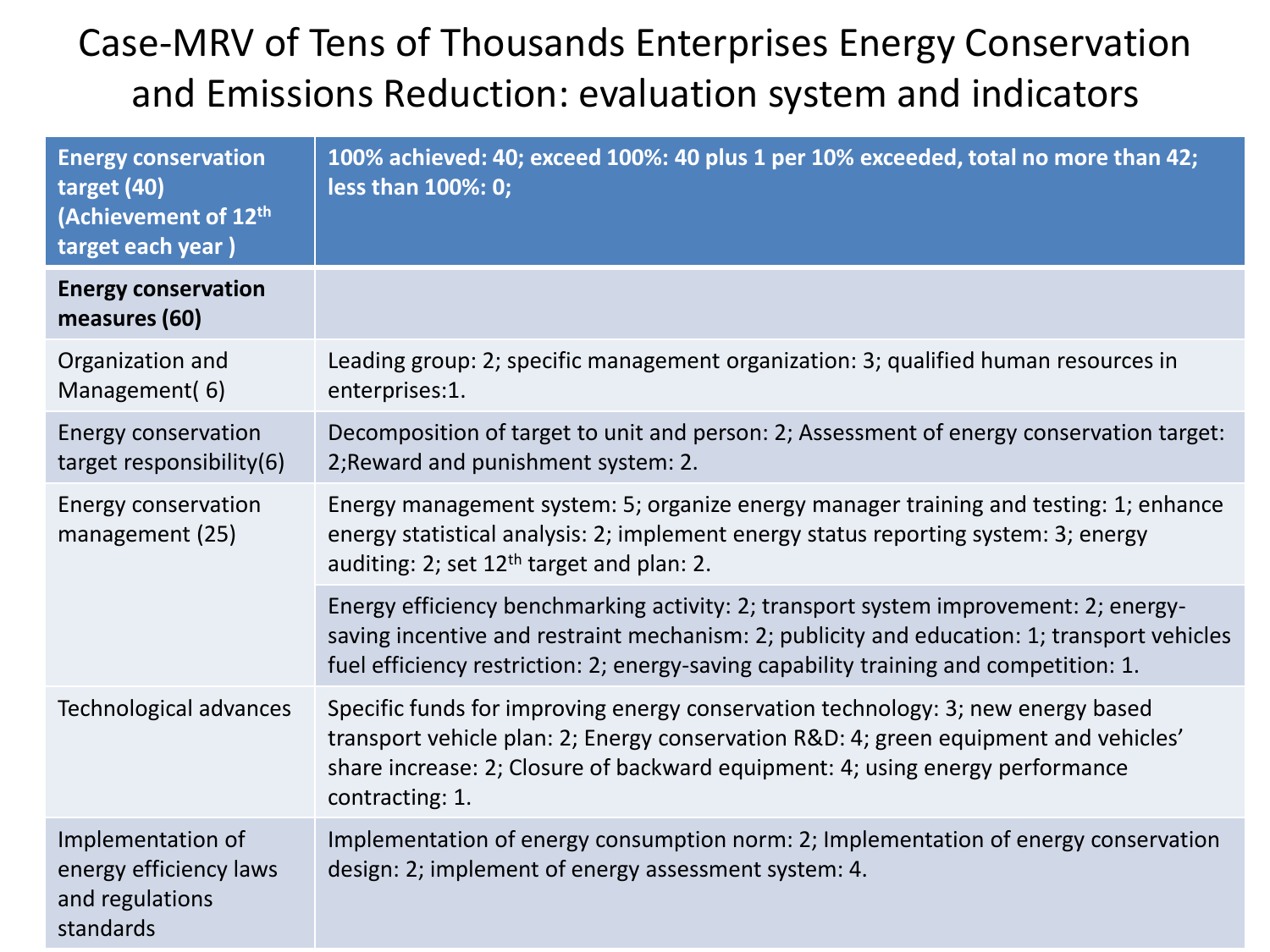### Case-MRV of Tens of Thousands Enterprises Energy Conservation and Emissions Reduction

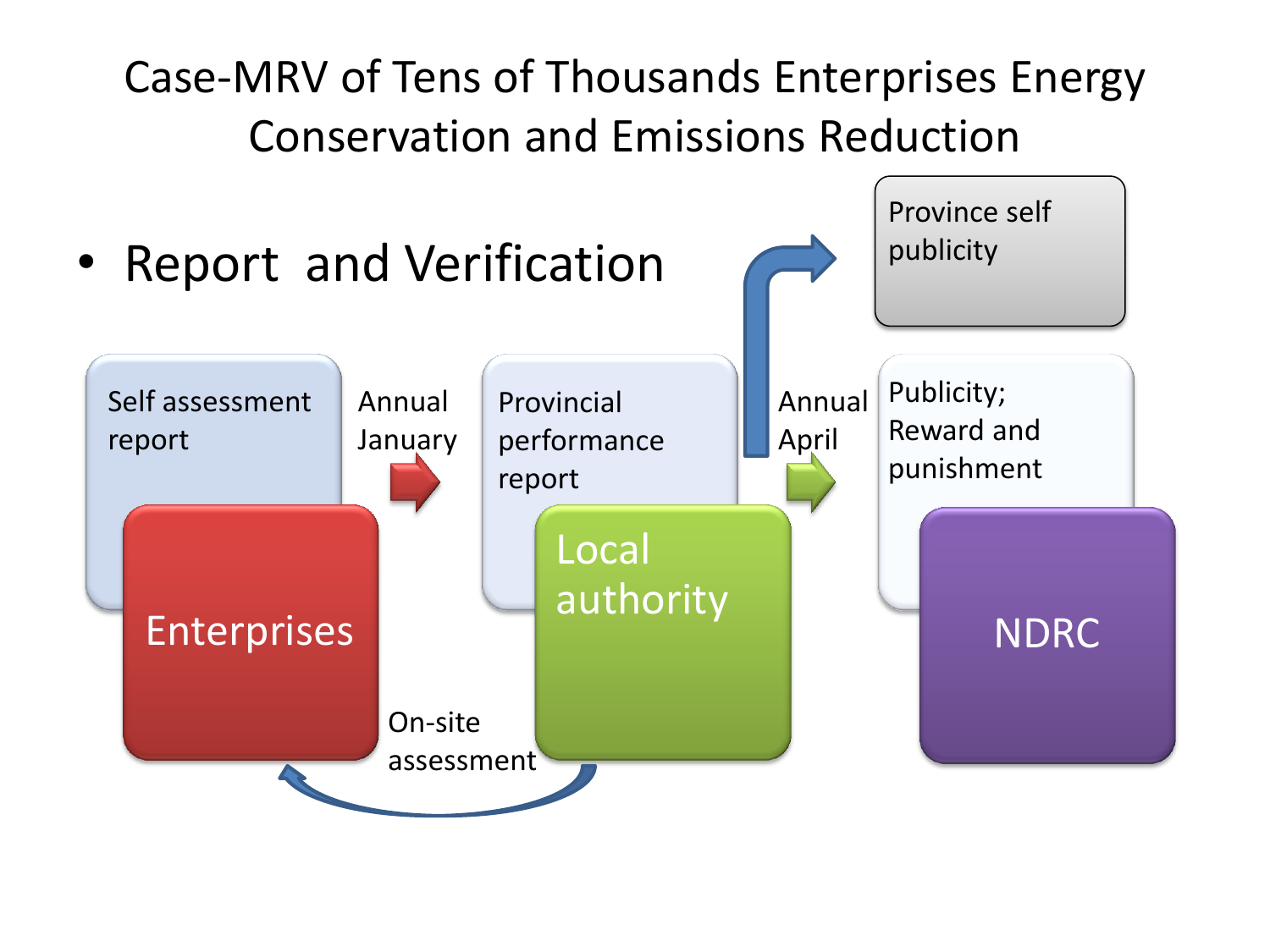# Problems and Challenges

- MRV system transfer from energy conservation to carbon emission control
- Consistency of national intensity target and target of all provinces (energy and carbon intensity)
- Consistency of relative target and absolute target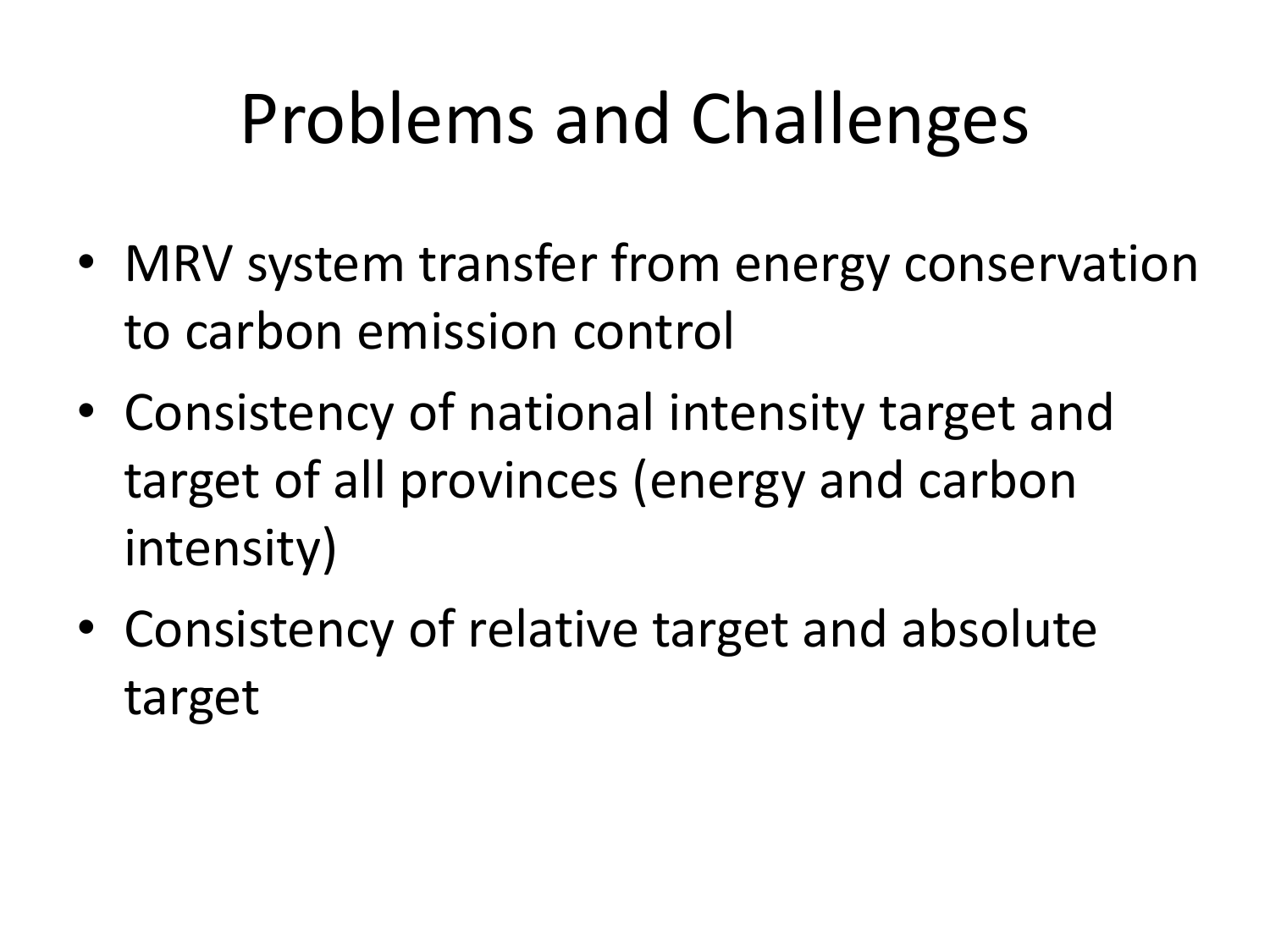# Accounting of CO2 emissions

- The establishment of basic statistical system of greenhouse gas emissions based on the improvement of energy statistical system
- Strengthening of greenhouse gas emissions accounting
	- National level
	- Provincial level
	- Municipal level
	- Enterprise level

Work Program of the Control of GHGs Emissions during 12<sup>th</sup> FYP by NDRC, 2012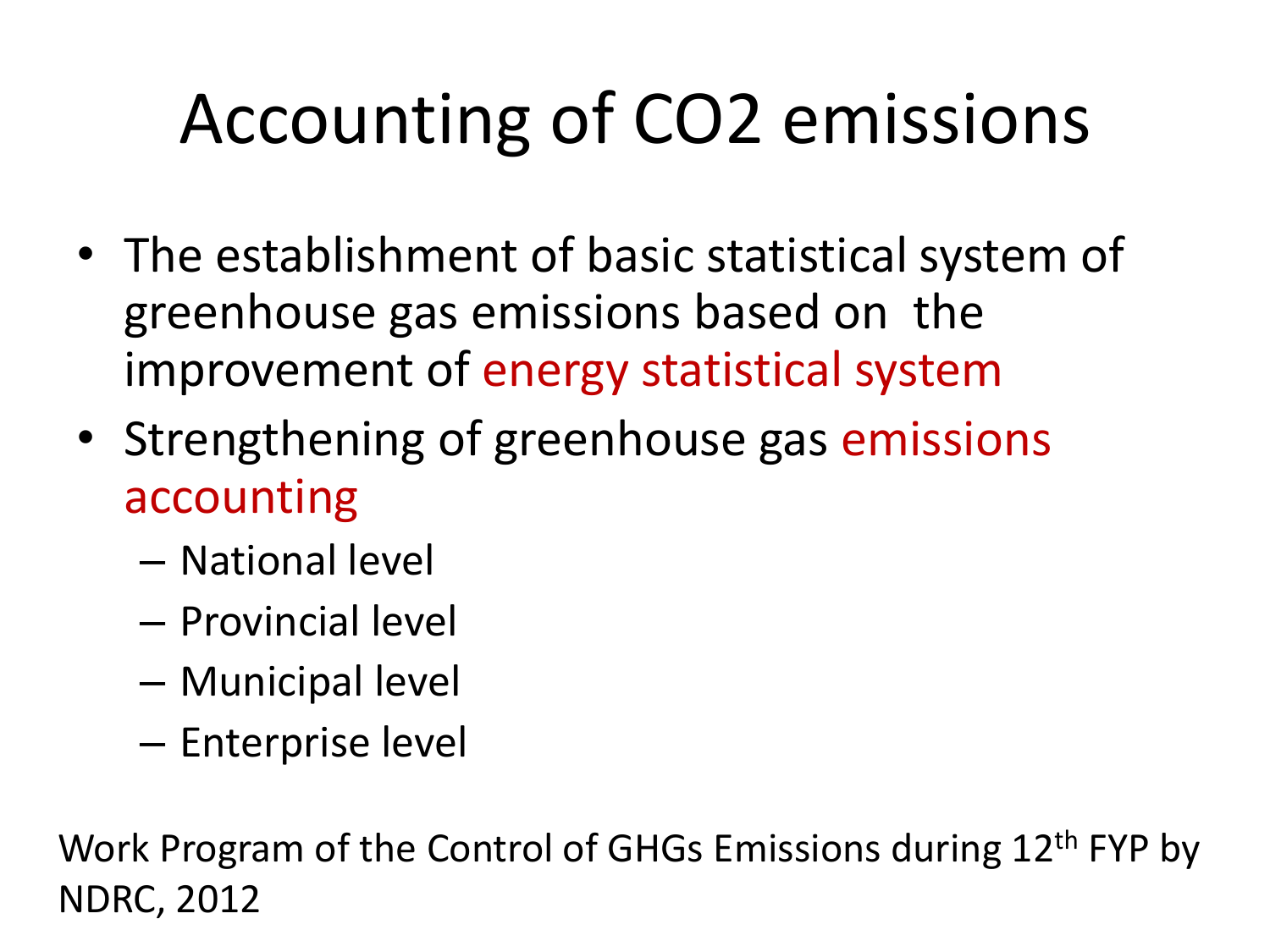### **WRI's GHG Protocol Standards are closely matching China's mitigation policy progress and requirement**

| <b>Current Available Standards of WRI</b>   |                                                                                                                      |
|---------------------------------------------|----------------------------------------------------------------------------------------------------------------------|
| Corporate Standard                          | <b>Supporting National Emission Trade Pilot Scheme</b>                                                               |
|                                             | Supporting Tens of Thousands Enterprises Energy<br>Conservation and Emissions Reduction, etc.                        |
| <b>Product Standard</b>                     | Supporting Certification of Low Carbon Products                                                                      |
| <b>Project Standard</b>                     | Supporting the Development and Financing of Low<br><b>Carbon Projects</b>                                            |
| Corporate Value Chain (Scope 3)<br>Standard | Supporting Corporate Social Responsibility and<br>Corporate's Low Carbon Management                                  |
| <b>Standards under Development of WRI</b>   |                                                                                                                      |
| Policies and Actions Standard               | Supporting the Assessment and Performance<br><b>Evaluation of Mitigation Policies</b>                                |
| <b>Mitigation Goals Standard</b>            | Supporting setting, decomposition and<br>implementation of the target of 12 <sup>th</sup> Five Year Plan<br>and 2020 |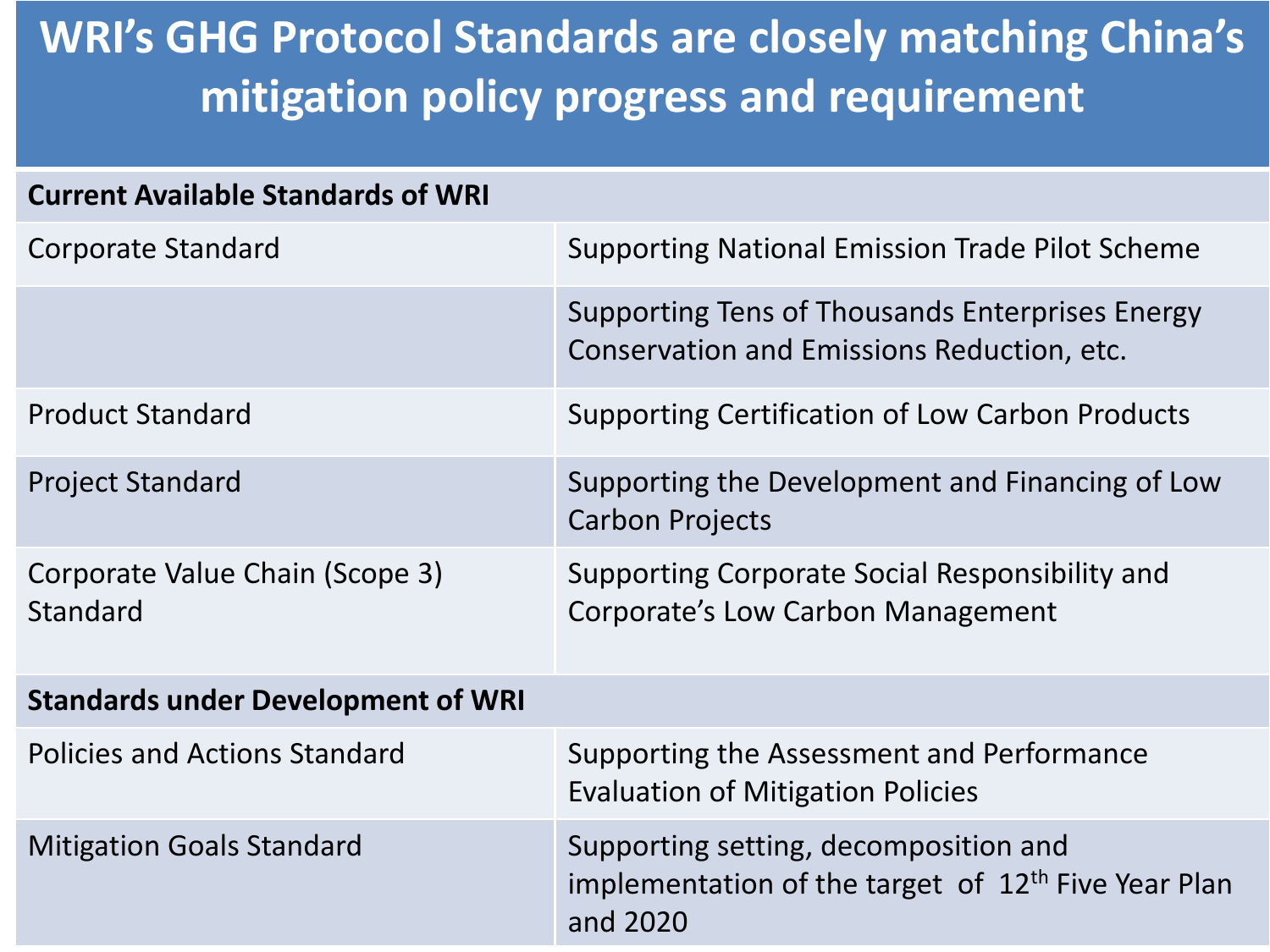## Current GHG emissions data of China

- Initial National Communication, data of 1994
- Second National Communication, released by the end of this year, data of 2005 (including data of 2008 for internal use)
- Provincial GHGs inventory in several pilot provinces (under development)
- Biennial Update Report (BUR) according to Cancun and Durban Agreement in the future
- Can't support the domestic MRV of national carbon intensity target directly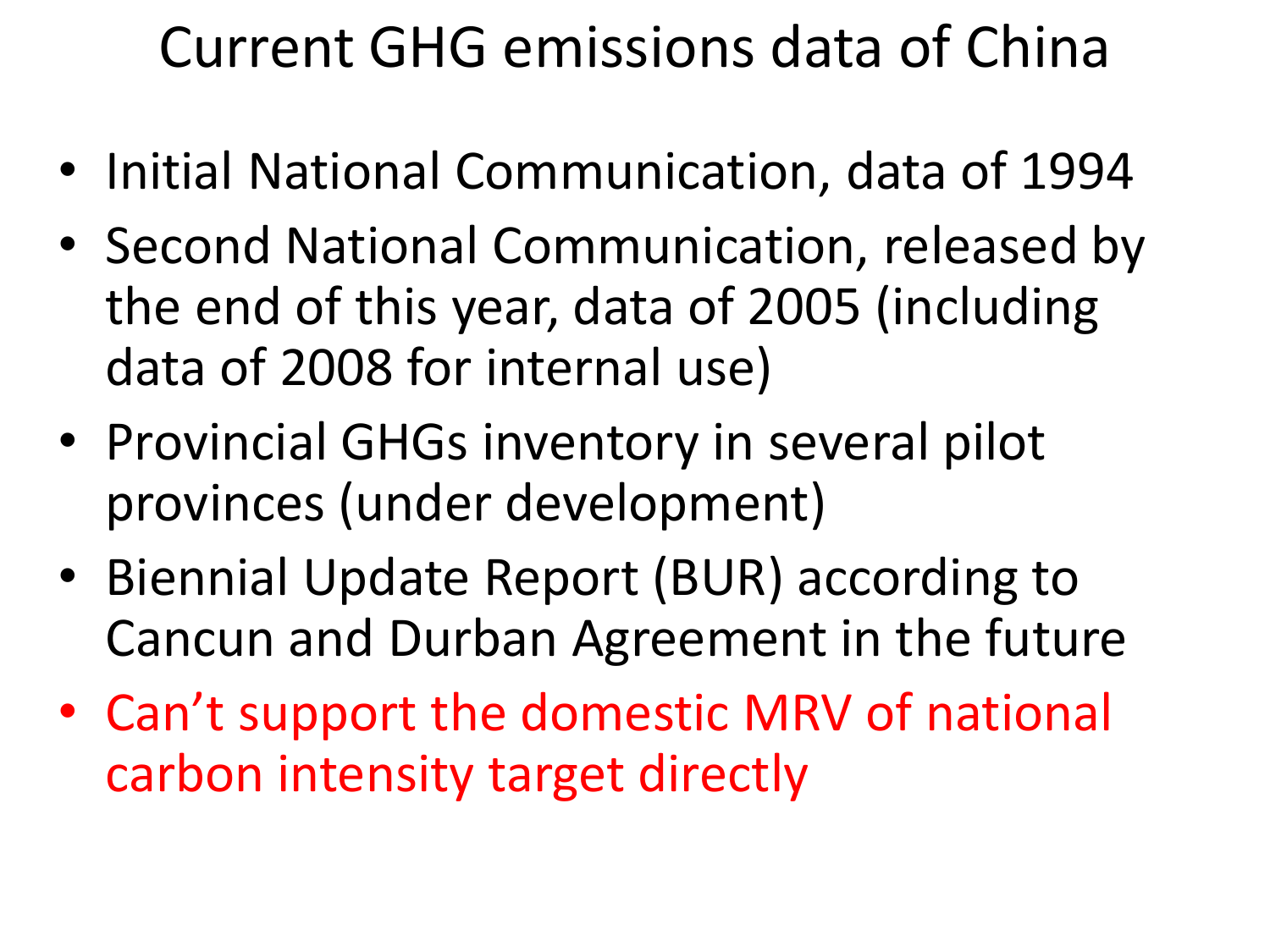# Our Works

- Develop appropriate CO2 inventory method based on China's current energy statistics system and available data
- Translate carbon intensity target into absolute target based on frozen 2010 intensity baseline so as to establish the linkage of overall intensity target and specific mitigation actions
- Solve the inconsistent problems between national and provinces and find more appropriate approach to allocate national target to all provinces
- Develop a hybrid decomposition method(integration of regional and sectoral decomposition) to avoid double counting